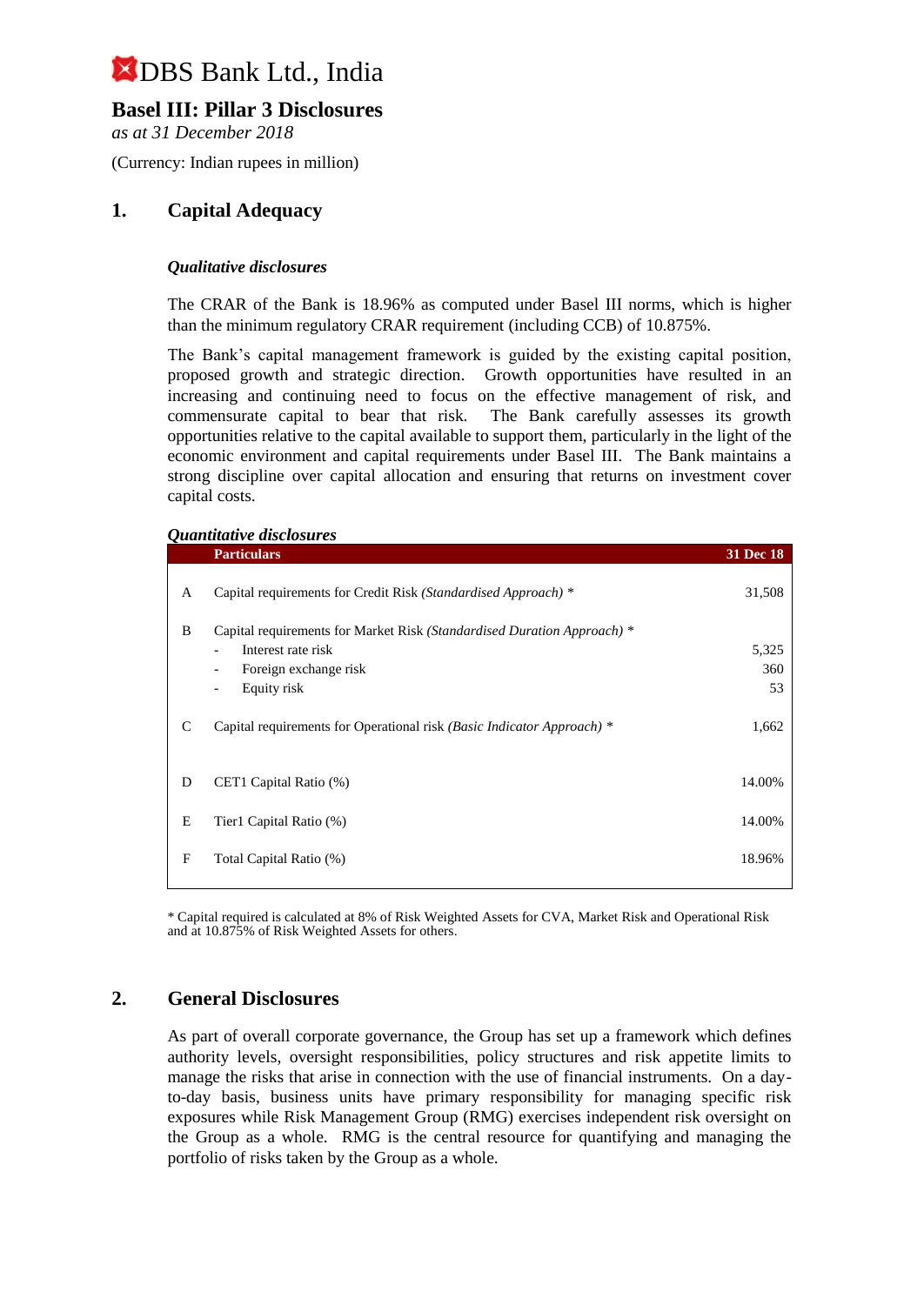### **Basel III: Pillar 3 Disclosures**

*as at 31 December 2018*

(Currency: Indian rupees in million)

### **2. General Disclosures** *(Continued)*

### *A) General Disclosures for Credit Risk*

#### *Qualitative Disclosures*

### **Credit Risk Management Policy**

The credit policies and basic procedures of the Bank relating to its lending activities are contained in the Local Credit / Loan Policy of the Bank Core Credit Policy at Singapore and other standards. These are based on the general credit principles, directives / guidelines issued by the RBI from time to time as well as instructions and guidelines of DBS Bank Ltd, Singapore (hereinafter referred to as 'the Head Office'). In the unlikely event of any conflict amongst the RBI guidelines and Head Office Guidelines, the more conservative policy / guideline is followed.

The Core Credit Policies and the Credit / Loan policy addendum outlines the Bank's approach to Credit Risk Management and sets out the rules and guidelines under which the Bank would develop and grows its lending business. These policies provide guidance to the Bank's Corporate Banking, SME Banking, Financial Institutions Group and Consumer Banking to manage the growth of their portfolio of customer assets in line with the Bank's credit culture and profitability objectives, taking into account the capital needed to support the growth.

Supplementary policies to the main Core Credit Policy and the Credit / Loan policy have also been laid out, for certain types of lending and credit-related operations. These include subject specific policies relating to risk ratings, Default policy, Specialized Lending etc., as well as guidelines for Real Estate lending, NBFC lending, hedging of FX exposures, credit risk mitigation, sectoral and individual / group borrower limits, bridge loans, bill discounting, collateral valuation, collection management, etc.

Responsibility for monitoring post-approval conditions for institutional borrowers resides with the Credit Control Unit (CCU), which reports in to Head of CCU in Singapore, with local oversight of the Chief Risk Officer (CRO) in India. The responsibility for risk reporting is with the Credit Risk - COO team which reports to the CRO in India. The Risk Based Supervision (RBS) submission to RBI contains further details on the same.

Advances are classified into performing and non-performing advances (NPAs) as per RBI guidelines. NPA's are further classified into sub-standard, doubtful and loss assets based on the criteria stipulated by RBI.

| <b>Credit Exposure</b> |           |
|------------------------|-----------|
| <b>Particulars</b>     | 31 Dec 18 |
| Fund Based *           | 251,485   |
| Non Fund Based **      | 238,173   |

#### *Quantitative Disclosures*

\* Represents Gross Advances and Bank exposures.

\*\* Represents trade and unutilised exposures after applying credit conversion factor and Credit equivalent of FX/derivative exposures.

The Bank does not have overseas operations and hence exposures are restricted to the domestic segment.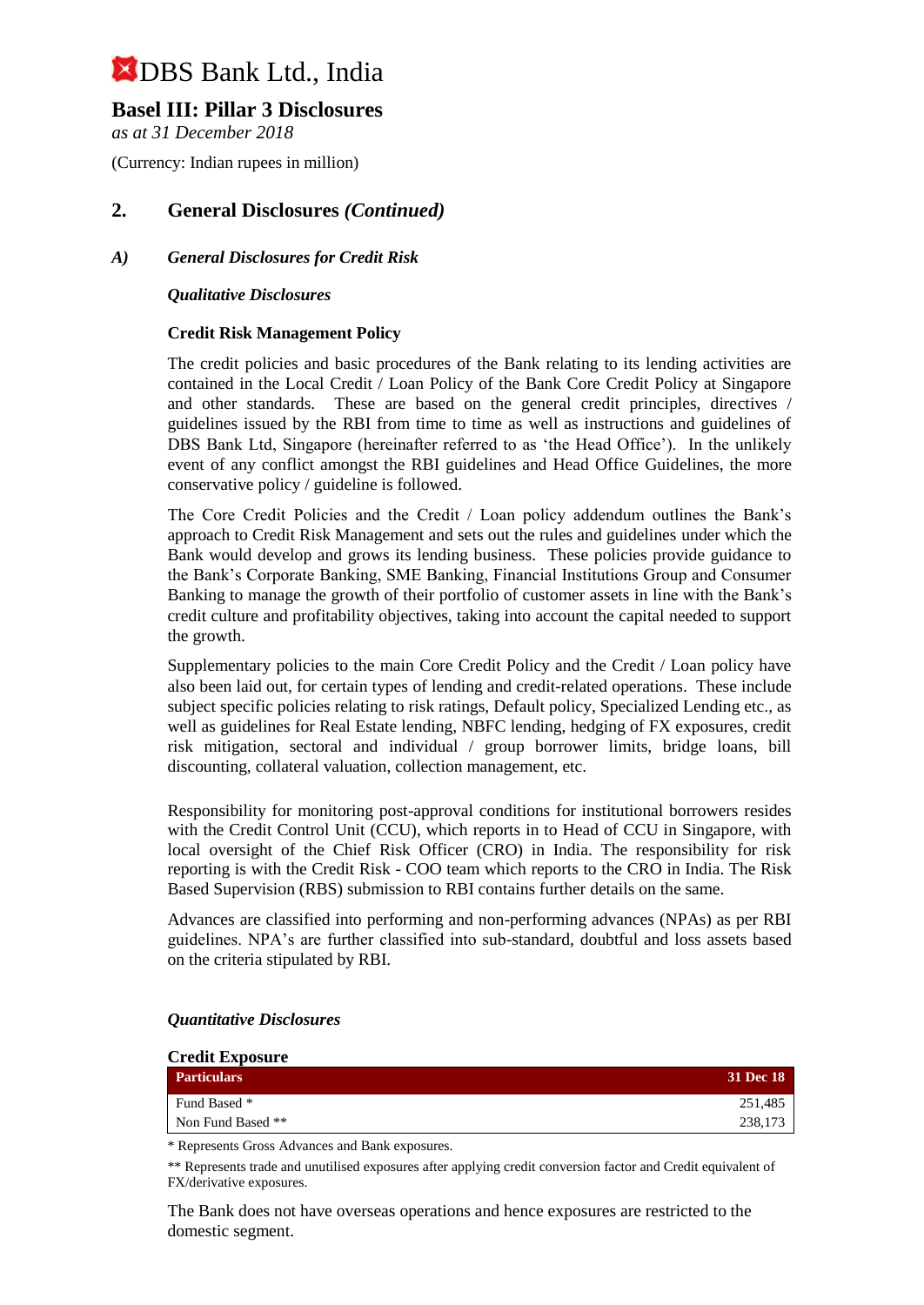# **Basel III: Pillar 3 Disclosures**

*as at 31 December 2018*

(Currency: Indian rupees in million)

## **2. General Disclosures** *(Continued)*

### *Quantitative Disclosures (Continued)*

### **Industry wise Exposures (Fund Based exposures)**

| <b>Industry</b>                                                                          | 31 Dec 18 |
|------------------------------------------------------------------------------------------|-----------|
| Bank *                                                                                   | 82,872    |
| Chemicals and Chemical Products (Dyes, Paints, etc.) - Drugs and Pharmaceuticals         | 16,943    |
| Non-Banking Financial Institutions/Companies                                             | 16,805    |
| Construction                                                                             | 14,400    |
| Vehicles, Vehicle Parts and Transport Equipments                                         | 12,026    |
| Home Loan                                                                                | 10,876    |
| Infrastructure - Electricity (generation-transportation and distribution)                | 9,612     |
| <b>Metal and Metal Products</b>                                                          | 8,113     |
| Petroleum (non-infra), Coal Products (non-mining) and Nuclear Fuels                      | 7,315     |
| <b>Trading Activity</b>                                                                  | 7,169     |
| Other Industries                                                                         | 6,881     |
| Infrastructure - Telecommunication                                                       | 6,422     |
| Computer Software                                                                        | 6,284     |
| Chemicals and Chemical Products (Dyes, Paints, etc.) - Others                            | 4,954     |
| Basic Metal & Metal products - Iron and Steel                                            | 4,315     |
| Food Processing - Others                                                                 | 4,162     |
| All Engineering - Others                                                                 | 3,660     |
| Rubber, Plastic and their Products                                                       | 3,446     |
| <b>Retail Trade</b>                                                                      | 2,975     |
| Textiles - Others                                                                        | 2,752     |
| All Engineering - Electronics                                                            | 2,610     |
| Loan Against Property                                                                    | 2,438     |
| Petro-chemicals                                                                          | 1,699     |
| Paper and Paper Products                                                                 | 1,678     |
| <b>Transport Operators</b>                                                               | 1,675     |
| Wholesale Trade (other than Food Procurement)                                            | 1,490     |
| <b>Residuary Other Advances</b>                                                          | 1,204     |
| Wood and Wood Products                                                                   | 939       |
| Food Processing - Edible Oils and Vanaspati                                              | 910       |
| <b>Other Services</b>                                                                    | 844       |
| Glass & Glassware                                                                        | 664       |
| Infrastructure - Transport - Roadways                                                    | 613       |
| Personal Loan                                                                            | 410       |
| Tea                                                                                      | 405       |
| Tourism, Hotel and Restaurants                                                           | 399       |
| Chemicals and Chemical Products (Dyes, Paints, etc.) - Fertilisers                       | 372       |
| Leather and Leather products                                                             | 322       |
| Infrastructure - Social and Commercial Infrastructure - Education Institutions           | 252       |
| Coffee                                                                                   | 215       |
| Sugar                                                                                    | 143       |
| Cement and Cement Products                                                               | 124       |
| <b>Beverages</b>                                                                         | 97        |
| <b>Total Credit Exposure (fund based)</b><br>by Lattons of Cooditions of by other Donles | 251,485   |

Includes advances covered by Letters of Credit issued by other Banks.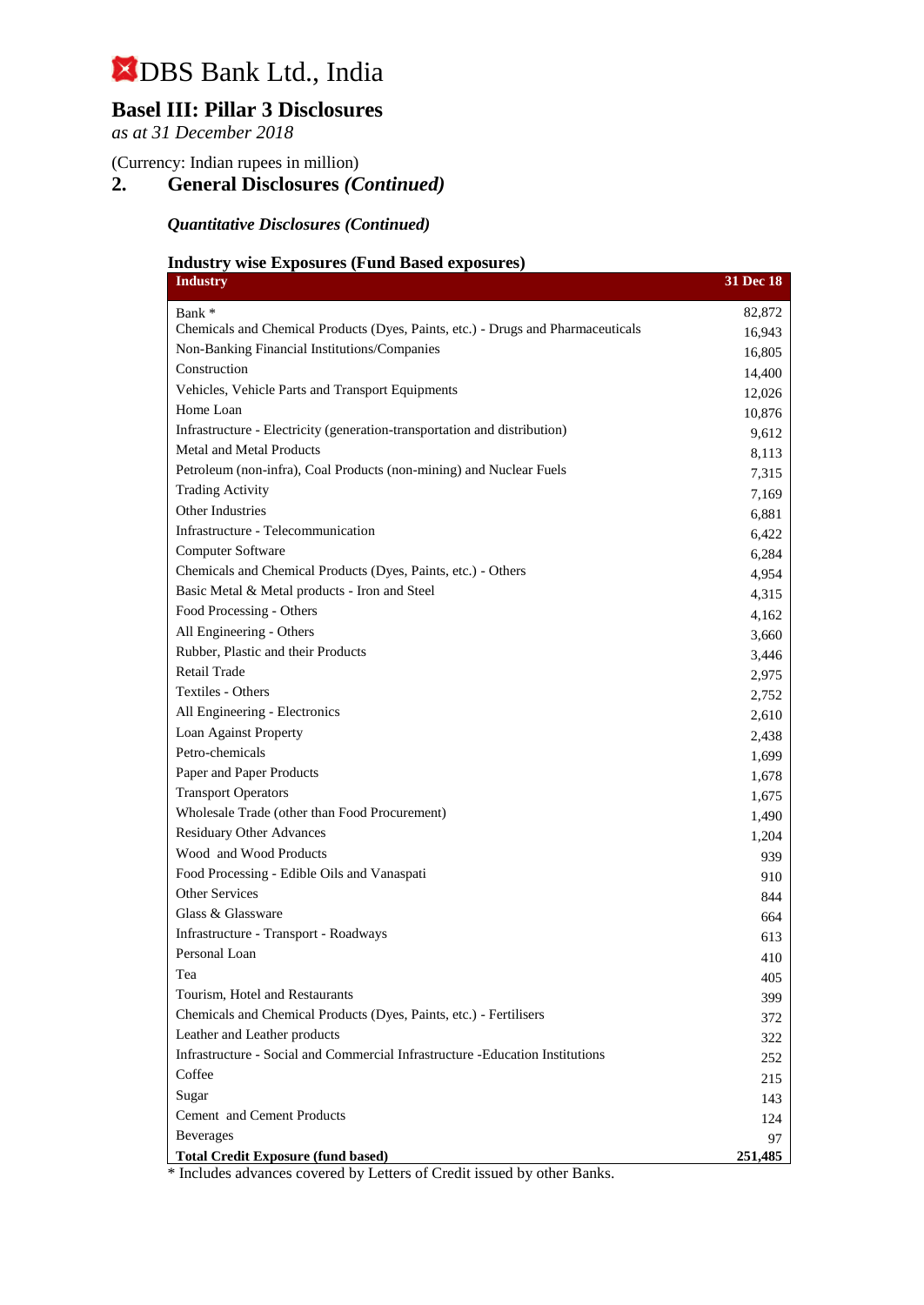## **Basel III: Pillar 3 Disclosures**

*as at 31 December 2018*

(Currency: Indian rupees in million)

### **2. General Disclosures** *(Continued)*

*Quantitative Disclosures (Continued)*

### **Industry wise Exposures (Non - Fund Based exposures)**

| <b>Industry</b>                                                                  | 31 Dec 18 |
|----------------------------------------------------------------------------------|-----------|
| Banks                                                                            | 81,000    |
| <b>Financial Institutions</b>                                                    | 66,531    |
| Petroleum (non-infra), Coal Products (non-mining) and Nuclear Fuels              | 11,145    |
| Infrastructure - Electricity (generation-transportation and distribution)        | 9,832     |
| Construction                                                                     | 9,526     |
| Infrastructure - Telecommunication                                               | 6,923     |
| Infrastructure - Transport - Ports                                               | 5,355     |
| Chemicals and Chemical Products (Dyes, Paints, etc.) - Others                    | 4,762     |
| Other Industries                                                                 | 4,442     |
| <b>Trading Activity</b>                                                          | 3,760     |
| <b>Retail Others</b>                                                             | 3,689     |
| Non-Banking Financial Institutions/Companies                                     | 3,667     |
| Food Processing - Edible Oils and Vanaspati                                      | 3,456     |
| Computer Software                                                                | 3,204     |
| <b>Metal and Metal Products</b>                                                  | 2,710     |
| Vehicles, Vehicle Parts and Transport Equipments                                 | 2,283     |
| Food Processing - Others                                                         | 2,256     |
| Other Services                                                                   | 1,663     |
| All Engineering - Electronics                                                    | 1,590     |
| Cement and Cement Products                                                       | 1,500     |
| Chemicals and Chemical Products (Dyes, Paints, etc.) - Drugs and Pharmaceuticals | 1,363     |
| Basic Metal & Metal products - Iron and Steel                                    | 1,255     |
| All Engineering - Others                                                         | 1,253     |
| Rubber, Plastic and their Products                                               | 942       |
| Petro-chemicals                                                                  | 744       |
| Textiles - Others                                                                | 419       |
| Chemicals and Chemical Products (Dyes, Paints, etc.) - Fertilisers               | 402       |
| <b>Transport Operators</b>                                                       | 381       |
| Infrastructure - Energy - Oil/Gas/Liquefied Natural Gas (LNG) storage facility   | 348       |
| <b>Professional Services</b>                                                     | 337       |
| Food processing - Coffee                                                         | 336       |
| <b>Beverages</b>                                                                 | 296       |
| Wholesale Trade (other than Food Procurement)                                    | 267       |
| Paper and Paper Products                                                         | 177       |
| Wood and Wood Products                                                           | 169       |
| Mining and Quarrying - Others                                                    | 55        |
| Infrastructure - Others                                                          | 34        |
| Food processing - Sugar                                                          | 31        |
| Leather and Leather products                                                     | 23        |
| Infrastructure - Water sanitation                                                | 22        |
| Textiles - Cotton                                                                | 14        |
| Food Processing - Tea                                                            | 11        |
| <b>Total Credit Exposure (non-fund based)</b>                                    | 238,173   |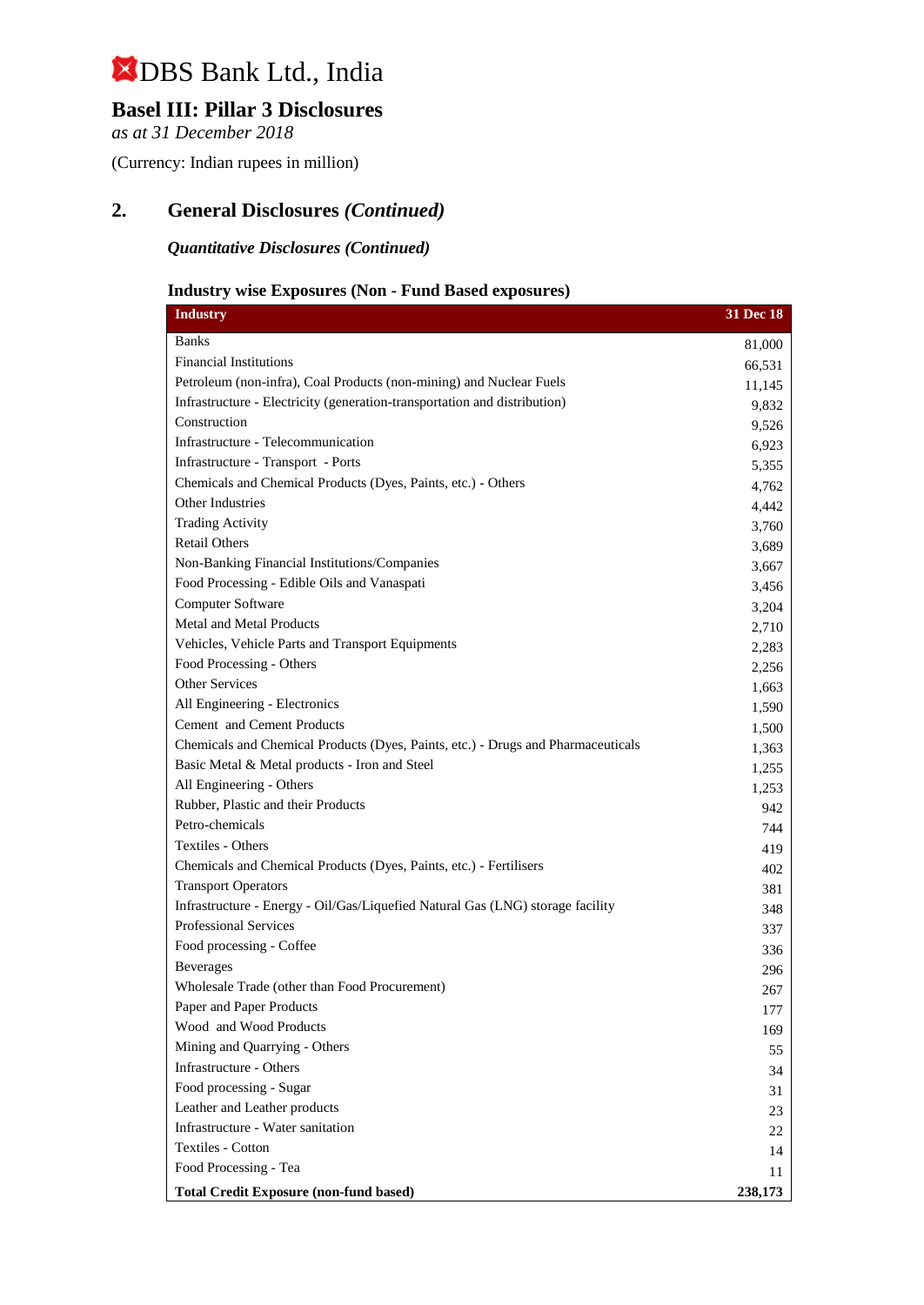## **Basel III: Pillar 3 Disclosures**

*as at 31 December 2018*

(Currency: Indian rupees in million)

### **2. General Disclosures** *(Continued)*

#### **Maturity of Assets as at 31 December 2018**

| <b>Particulars</b> | Cash                     | <b>Balance with RBI</b> | <b>Balance with Banks</b> | <b>Investments (net of</b><br>depreciation) | <b>Loans &amp; Advances</b><br>(net of provisions) | <b>Fixed Assets</b>      | <b>Other Assets</b> |
|--------------------|--------------------------|-------------------------|---------------------------|---------------------------------------------|----------------------------------------------------|--------------------------|---------------------|
| 1 day              | 51                       | 15,654                  | 11,268                    | 94,269                                      | 2,668                                              | $\overline{\phantom{a}}$ | 1,030               |
| $2-7$ days         | $\overline{\phantom{a}}$ | 757                     | $\overline{\phantom{a}}$  | 9,458                                       | 9,956                                              | $\overline{\phantom{a}}$ | 150                 |
|                    |                          |                         |                           |                                             |                                                    |                          |                     |
| $8-14$ Days        | $\overline{\phantom{a}}$ | 622                     | $\overline{\phantom{a}}$  | 1,573                                       | 3,431                                              | $\overline{\phantom{a}}$ | 36                  |
| 15-30 Days         | $\overline{\phantom{0}}$ | 428                     | $\overline{\phantom{0}}$  | 3,213                                       | 27,120                                             | $\overline{\phantom{a}}$ | 201                 |
| 31 Days - 2 months | $\overline{\phantom{a}}$ | 397                     | $\overline{\phantom{a}}$  | 1,587                                       | 17,990                                             | $\overline{\phantom{a}}$ | 133                 |
| 2-3 months         |                          | 298                     |                           | 1,184                                       | 17,978                                             | $\overline{\phantom{a}}$ | 129                 |
| 3–6 Months         | $\overline{\phantom{a}}$ | 523                     | 100                       | 14,844                                      | 26,135                                             | $\overline{\phantom{a}}$ | 315                 |
| 6 Months - 1 Year  |                          | 762                     |                           | 7,498                                       | 6,658                                              | $\overline{\phantom{a}}$ | 137                 |
| $1-3$ Years        | $\overline{\phantom{a}}$ | 704                     | 8,722                     | 4,761                                       | 54,927                                             | $\overline{\phantom{a}}$ | 481                 |
| $3-5$ Years        | $\overline{\phantom{a}}$ | 511                     | 33,492                    | 12,407                                      | 2,476                                              |                          | 426                 |
| Over 5Years        | $\overline{\phantom{a}}$ | 5,012                   |                           | 40,287                                      | 23,168                                             | 572                      | 69,026              |
| <b>Total</b>       | 51                       | 25,668                  | 53,582                    | 191,081                                     | 192,507                                            | 572                      | 72,064              |

Note: The Bank has used the same maturity bands as used for reporting positions in the ALM returns.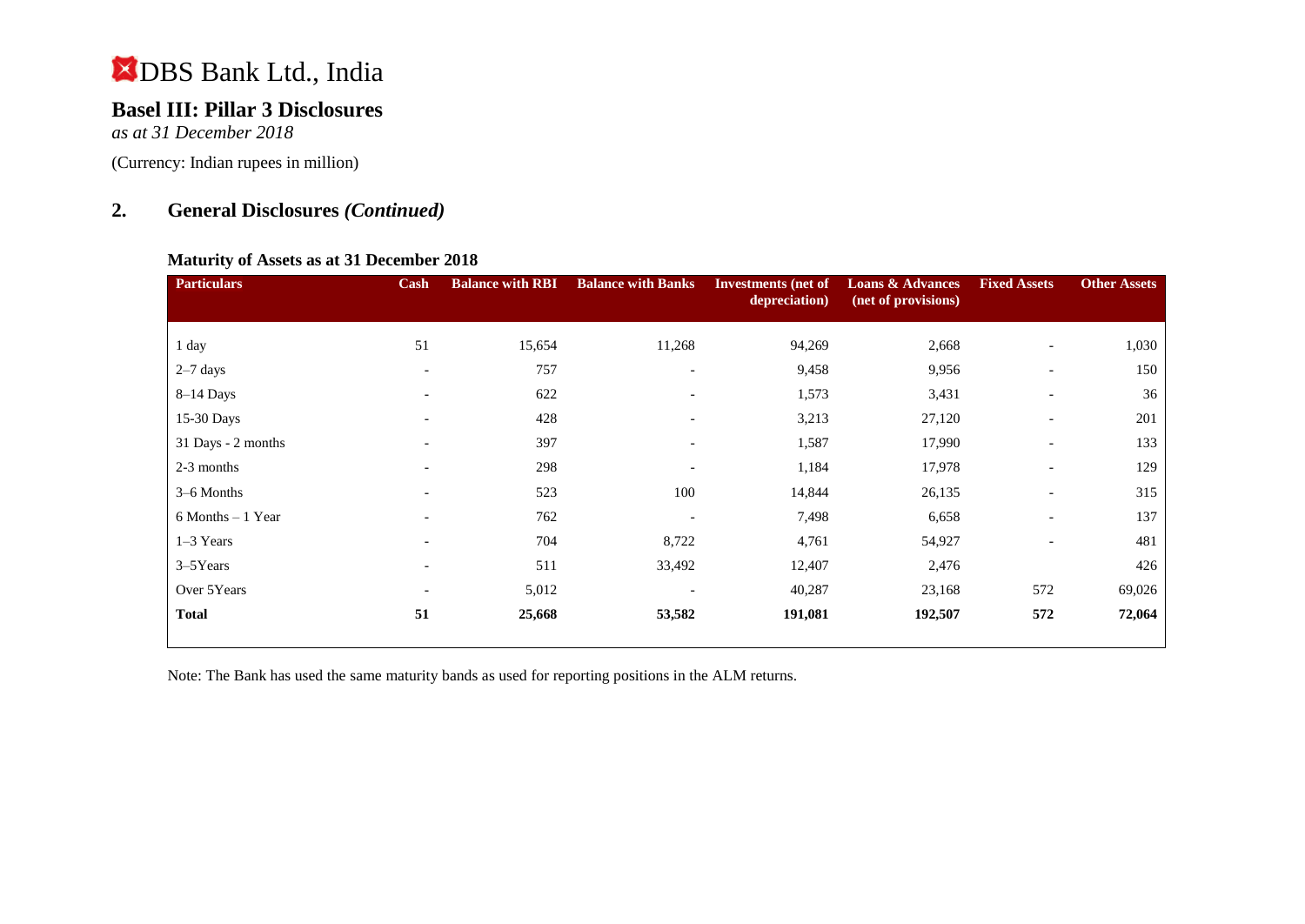# **Basel III: Pillar 3 Disclosures**

*as at 31 December 2018*

(Currency: Indian rupees in million)

## **2. General Disclosures** *(Continued)*

### **Classification of NPA's**

| <b>Particulars</b>     | 31 Dec 18 |
|------------------------|-----------|
|                        |           |
| Amount of NPAs (Gross) | 6,037     |
| Substandard            | 1,125     |
| Doubtful 1             | 157       |
| Doubtful 2             | 3,086     |
| Doubtful 3             | 1,669     |
| Loss                   |           |
|                        |           |

#### **Movement of NPAs and Provision for NPAs**

|   | <b>Particulars</b>                                                                                                                                                                                                                                              | <b>31 Dec 18</b>                 |
|---|-----------------------------------------------------------------------------------------------------------------------------------------------------------------------------------------------------------------------------------------------------------------|----------------------------------|
| A | Amount of NPAs (Gross)                                                                                                                                                                                                                                          | 6,037                            |
| B | Net NPAs                                                                                                                                                                                                                                                        | 640                              |
| C | <b>NPA Ratios</b><br>Gross NPAs to gross advances (%)<br>Net NPAs to net advances (%)                                                                                                                                                                           | 3.05%<br>0.33%                   |
| D | Movement of NPAs (Gross)<br>Opening balance as of the beginning of the financial year<br><b>Additions</b><br>$\overline{\phantom{a}}$<br>Reductions on account of recoveries/write - offs<br>Closing balance<br>$\overline{\phantom{a}}$                        | 9,382<br>893<br>4,238<br>6,037   |
| E | Movement of Provision for NPAs<br>Opening balance as of the beginning of the financial year<br>$\overline{\phantom{a}}$<br>Provision made during the year<br>$\overline{\phantom{a}}$<br>Write $-$ offs / Write $-$ back of excess provision<br>Closing balance | 7,431<br>1,196<br>3,230<br>5,397 |

#### **General Provisions**

In accordance with RBI guidelines, the Bank maintains provision on standard advances, standard derivative exposures and provision on Unhedged Foreign Currency Exposure (UFCE). Movement in general provisions is detailed below

| <b>Particulars</b> |                                                             | <b>31 Dec 18</b> |
|--------------------|-------------------------------------------------------------|------------------|
|                    |                                                             |                  |
|                    | <b>Opening Balance</b>                                      | 1,231            |
| Add:               | Provisions Made During the Year                             | 85               |
| Less:              | Write off / Write back of Excess provisions during the Year |                  |
|                    | <b>Closing Balance</b>                                      | 1,316            |
|                    |                                                             |                  |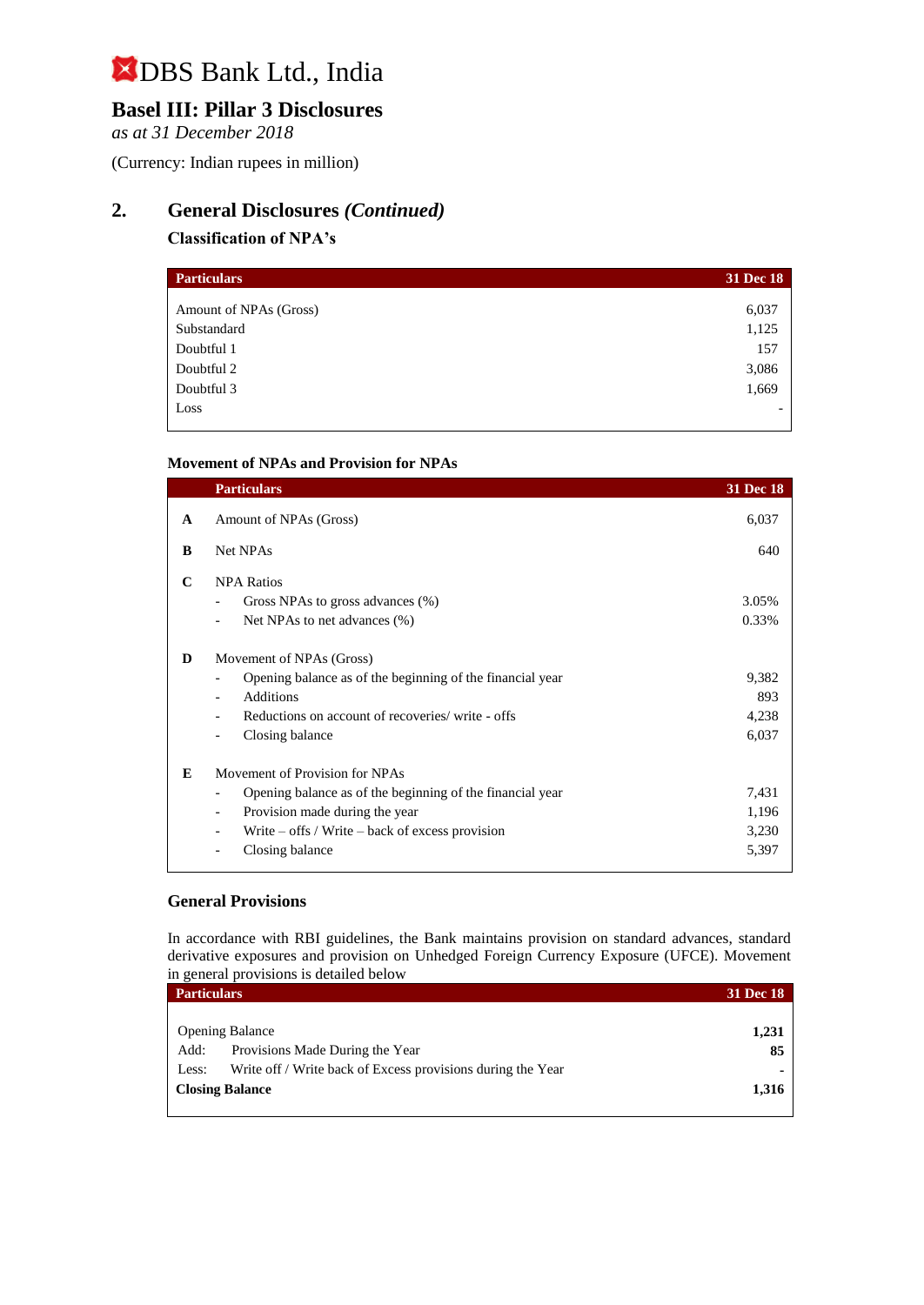## **Basel III: Pillar 3 Disclosures**

*as at 31 December 2018*

(Currency: Indian rupees in million)

### **Amount of Non-Performing Investments and Provision for NPIs**

Non-Performing Investments and Provision for NPIs is given below:

|     | <b>Particulars</b>                                       | <b>31 Dec 18</b> |
|-----|----------------------------------------------------------|------------------|
|     | Amount of Non-Performing Investments (Gross)             | 419              |
| - B | Amount of provisions held for non-performing investments | 204              |

#### **Movement in Provisions held towards Depreciation on Investments**

Movement in Provisions held towards Depreciation on Investments is given below:

| <b>Particulars</b>                                                   | <b>31 Dec 18</b> |
|----------------------------------------------------------------------|------------------|
| <b>Opening Balance</b>                                               | 1,658            |
| Provisions made during the year<br>Add:                              | 40               |
| Write off / Write back of excess provisions during the year<br>Less: |                  |
| <b>Closing Balance</b>                                               | 1,698            |

#### **Industry wise Past Due Loans**

| <b>Particulars</b>                                            | <b>31 Dec 18</b> |
|---------------------------------------------------------------|------------------|
| Construction                                                  | 490              |
| <b>Trading Activity</b>                                       | 256              |
| Chemicals and Chemical Products (Dyes, Paints, etc.) - Others | 119              |
| All Engineering - Others                                      | 116              |
| Vehicles, Vehicle Parts and Transport Equipments              | 93               |
| <b>Total</b>                                                  | 1.074            |

#### **Ageing of Past Due Loans**

| <b>Particulars</b>             | <b>31 Dec 18</b> |
|--------------------------------|------------------|
| Overdue upto 30 Days           | 532              |
| Overdue between 31 and 60 Days | 542              |
| Overdue between 61 and 90 Days |                  |
| <b>Total</b>                   | 1.074            |

The Bank does not have overseas operations and hence amount of NPAs and past due loans are restricted to the domestic segment.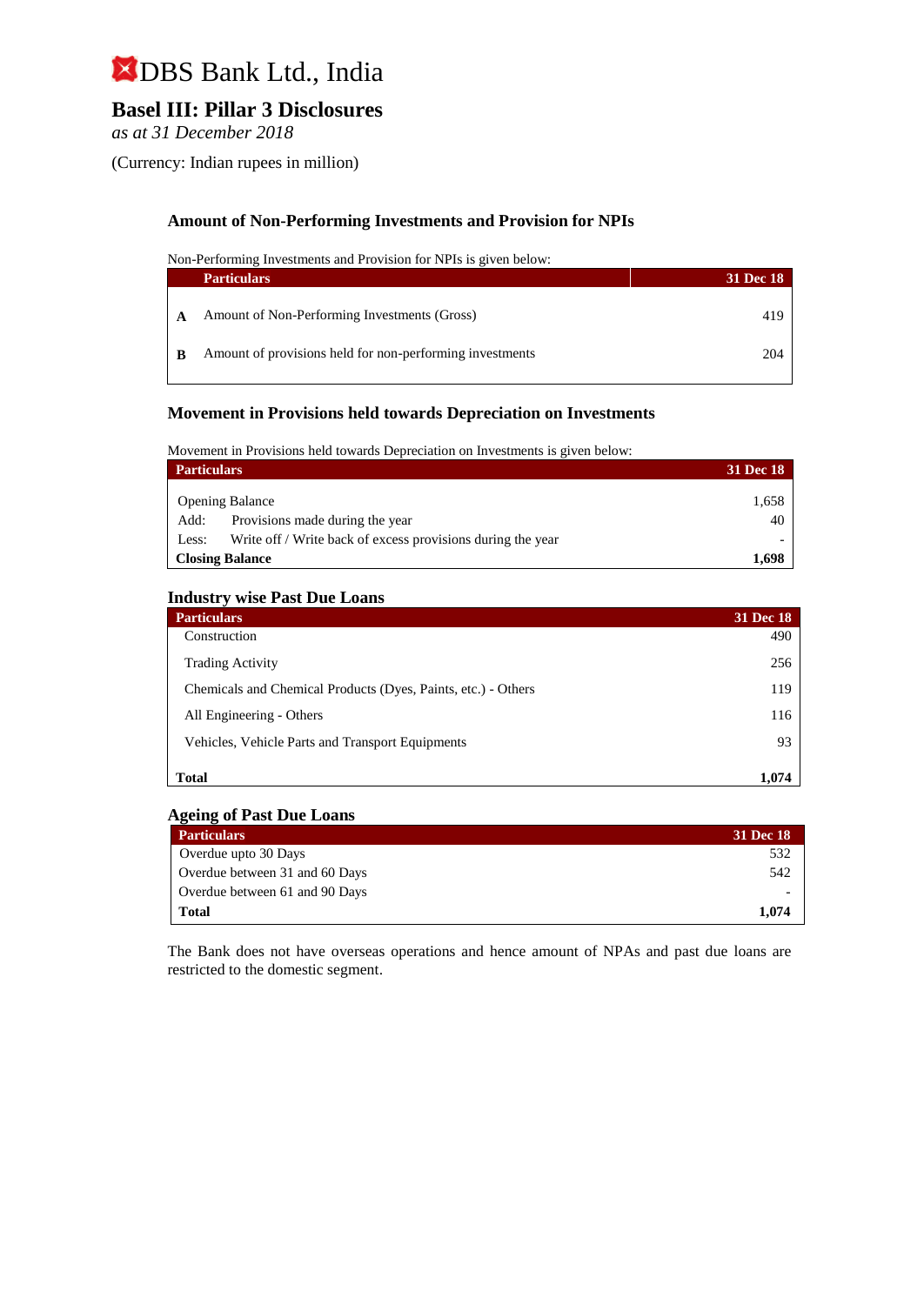# **Basel III: Pillar 3 Disclosures**

*as at 31 December 2018*

#### (Currency: Indian rupees in million)

| <b>Industry wise NPAs</b>                                                     |                  |                  |
|-------------------------------------------------------------------------------|------------------|------------------|
| <b>Particulars</b>                                                            | <b>Amount of</b> | <b>Specific</b>  |
|                                                                               | <b>NPA</b>       | <b>Provision</b> |
| Construction                                                                  | 1,732            | 1,732            |
| <b>Trading Activity</b>                                                       | 928              | 749              |
| Infrastructure - Transport - Roadways                                         | 613              | 613              |
| Paper and Paper Products                                                      | 479              | 477              |
| Computer Software                                                             | 339              | 339              |
| Food Processing - Edible Oils and Vanaspati                                   | 286              | 286              |
| Infrastructure - Social and Commercial Infrastructure -Education Institutions | 250              | 250              |
| All Engineering - Others                                                      | 237              | 36               |
| All Engineering - Electronics                                                 | 218              | 218              |
| Glass & Glassware                                                             | 214              | 118              |
| <b>Transport Operators</b>                                                    | 158              | 130              |
| Textiles - Others                                                             | 147              | 147              |
| Gas/LNG (storage and pipeline)                                                | 145              | 108              |
| Basic Metal & Metal products - Iron and Steel                                 | 119              | 85               |
| Other Metal and Metal Products                                                | 63               | 63               |
| Chemicals and Chemical Products (Dyes, Paints, etc.) - Others                 | 51               | 26               |
| Home Loans                                                                    | 33               | 5                |
| Chemicals and Chemical Products (Dyes, Paints, etc.) - Drugs and              | 21               | 12               |
| Pharmaceuticals                                                               |                  |                  |
| Personal Loans                                                                | 4                | 3                |
| <b>Total</b>                                                                  | 6,037            | 5,397            |

### **Industry wise General Provisions**

| <b>Particulars</b>                                                               | 31 Dec 18 |
|----------------------------------------------------------------------------------|-----------|
| <b>Banks</b>                                                                     | 166       |
| <b>Retail Others</b>                                                             | 121       |
| Construction                                                                     | 114       |
| <b>Financial Institutions</b>                                                    | 96        |
| Non-Banking Financial Institutions/Companies                                     | 83        |
| Chemicals and Chemical Products (Dyes, Paints, etc.) - Drugs and Pharmaceuticals | 79        |
| Vehicles, Vehicle Parts and Transport Equipments                                 | 75        |
| Other Industries                                                                 | 61        |
| <b>Trading Activity</b>                                                          | 47        |
| Petroleum (non-infra), Coal Products (non-mining) and Nuclear Fuels              | 41        |
| <b>Metal and Metal Products</b>                                                  | 38        |
| Food Processing - Others                                                         | 36        |
| Chemicals and Chemical Products (Dyes, Paints, etc.) - Others                    | 35        |
| <b>Computer Software</b>                                                         | 32        |
| Basic Metal & Metal products - Iron and Steel                                    | 31        |
| Infrastructure - Others                                                          | 31        |
| Infrastructure - Telecommunication                                               | 29        |
| All Engineering - Others                                                         | 28        |
| Rubber, Plastic and their Products                                               | 25        |
| Infrastructure - Electricity (generation-transportation and distribution)        | 20        |
| Wholesale Trade (other than Food Procurement)                                    | 15        |
| All Engineering - Electronics                                                    | 13        |
| Textiles - Others                                                                | 12        |
| Food Processing - Edible Oils and Vanaspati                                      | 11        |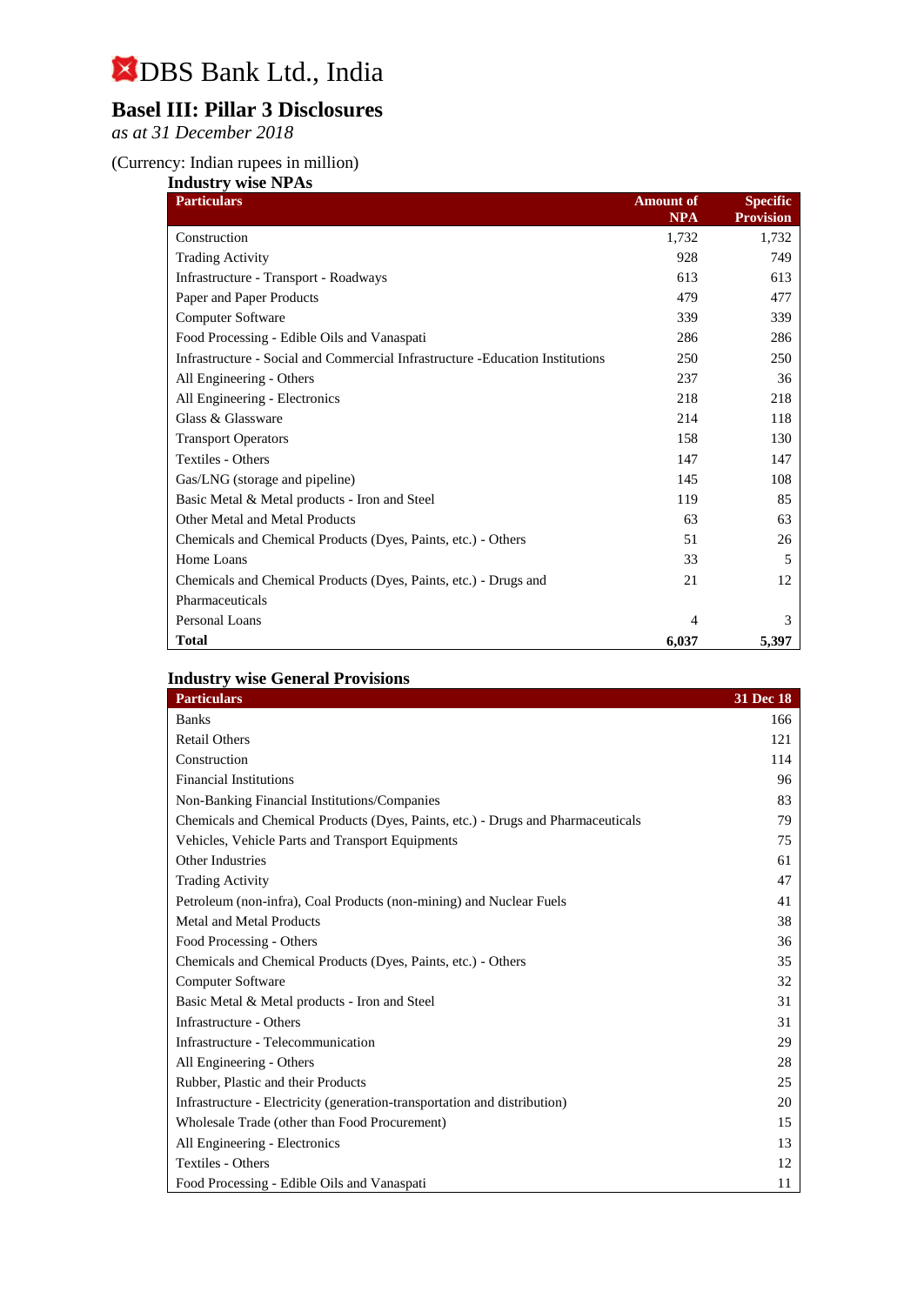# **Basel III: Pillar 3 Disclosures**

*as at 31 December 2018*

(Currency: Indian rupees in million)

| <b>Industry wise General Provisions (Continued)</b>                            |                  |
|--------------------------------------------------------------------------------|------------------|
| <b>Particulars</b>                                                             | <b>31 Dec 18</b> |
| Infrastructure - Energy - Oil/Gas/Liquefied Natural Gas (LNG) storage facility | 11               |
| Infrastructure - Transport - Ports                                             | 8                |
| Wood and Wood Products                                                         |                  |
| <b>Transport Operators</b>                                                     | 6                |
| Petro-chemicals                                                                | 6                |
| <b>Textiles - Cotton</b>                                                       | 6                |
| <b>Other Services</b>                                                          | 5                |
| Paper and Paper Products                                                       | 5                |
| Food Processing - Tea                                                          | 5                |
| Food processing - Coffee                                                       | 3                |
| Retail Loan - Other Retail Loans                                               | 2                |
| Tourism, Hotel and Restaurants                                                 | 2                |
| Glass & Glassware                                                              | 2                |
| Food processing - Sugar                                                        | 2                |
| Cement and Cement Products                                                     | 2                |
| Chemicals and Chemical Products (Dyes, Paints, etc.) - Fertilisers             |                  |
| <b>Professional Services</b>                                                   |                  |
| Leather and Leather products                                                   |                  |
| Agriculture & allied activities                                                |                  |
| <b>Beverages</b>                                                               |                  |
| <b>Total</b>                                                                   | 1,316            |

### **Industry wise Specific Provisions (net of write-backs)**

| <b>Particulars</b>                                                             | 31 Dec 18 |
|--------------------------------------------------------------------------------|-----------|
| <b>Trading Activity</b>                                                        | 234       |
| Construction                                                                   | 216       |
| Infrastructure - Transport - Roadways                                          | 159       |
| <b>Transport Operators</b>                                                     | 130       |
| Computer Software                                                              | 37        |
| All Engineering - Others                                                       | 36        |
| Infrastructure - Energy - Oil/Gas/Liquefied Natural Gas (LNG) storage facility | 31        |
| Glass & Glassware                                                              | 13        |
| Chemicals and Chemical Products (Dyes, Paints, etc.) - Others                  | 12        |
| Personal Loan                                                                  |           |
| Metal and Metal Products                                                       | (46)      |
| Basic Metal & Metal products - Iron and Steel                                  | (1,275)   |
| Paper and Paper Products                                                       | (1,583)   |
| <b>Total</b>                                                                   | (2,034)   |

The Bank does not have overseas operations and hence amount of NPAs and past due loans are restricted to the domestic segment.

| <b>Industry wise write-off's</b> |  |  |
|----------------------------------|--|--|
|                                  |  |  |

| <b>Particulars</b>                            | 31 Dec 18 |
|-----------------------------------------------|-----------|
| Paper and Paper Products                      | 1.041     |
| Basic Metal & Metal products – Iron and Steel | 1.028     |
| Personal Loan                                 |           |
| <b>Total</b>                                  | 2.070     |